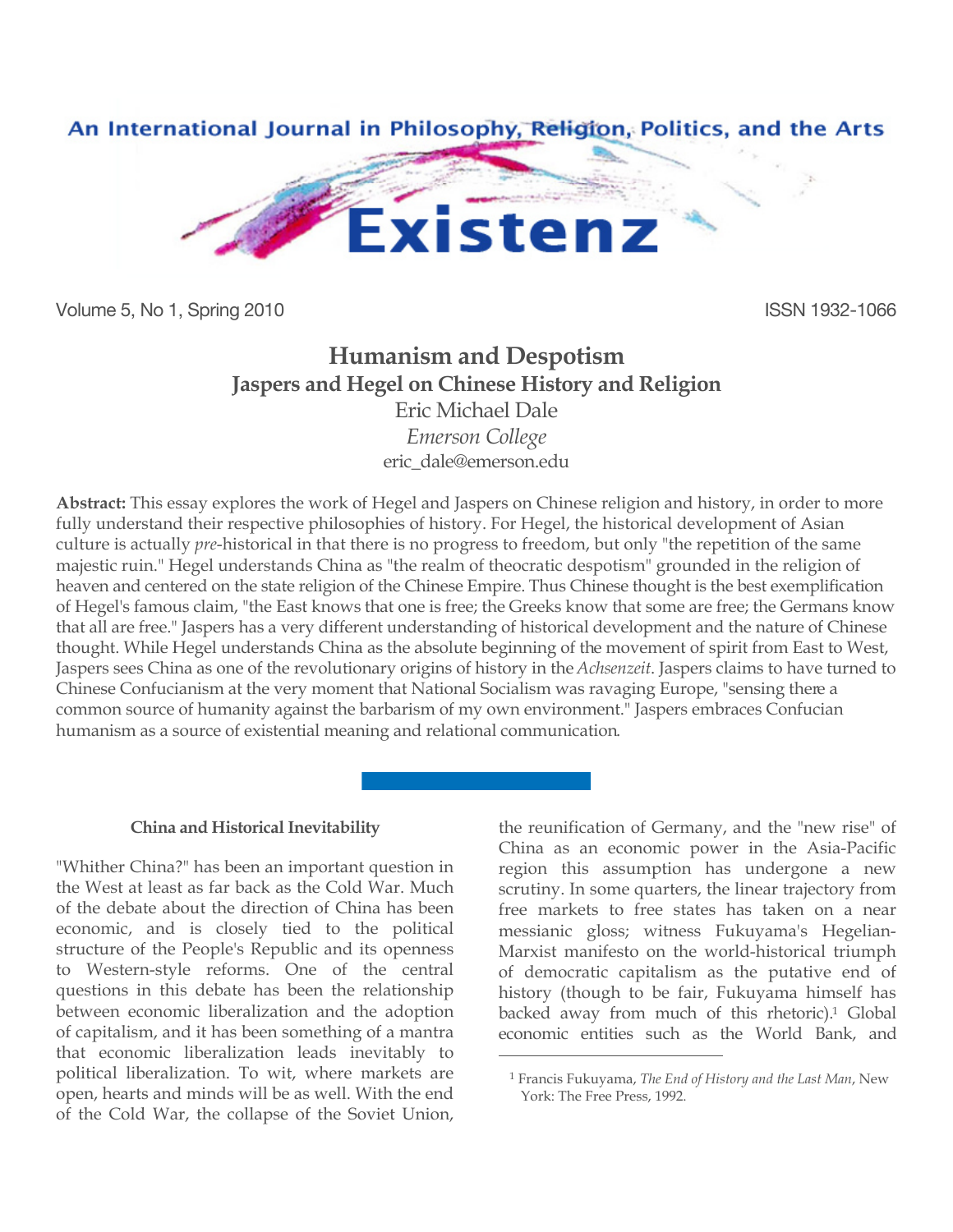regional trade agreements such as NAFTA, all operate politically on the firmly held belief that free markets can and should range freely across borders, and with increased prosperity comes increased freedom.

Depending on whom you believe, contemporary China is either busy proving this dictum right, or putting the final nail in its optimistic coffin. In China, the economic reforms proposed by Chou Enlai and implemented by Deng Xiaoping, begun in the 1970s and aimed at establishing China as a global power by the early twenty-first century, have often been understood in the West as a necessary facet of the inevitable liberalization of China's government. Encapsulated in his "Four Modernizations" of agriculture, industry, technology, and defense, Deng's reforms have indeed led China into an unprecedented era of economic and political power, but largely without the expected overt shift toward political liberalization or even democracy.2 In fact, the debate about the role of an increasingly open China was raised in the West even before the reforms of Chao and Deng. In the 1970s, Robert Scalapino's thought represented a leading edge of Cold War thinking about the future of China democracy: "barring some internal catastrophe, China will play an increasingly large role in the international relations of the Asian-Pacific region. Any return to isolation appears improbable." Given this, Scalapino continues, "If we can assume that China is destined to become an increasingly important force in international politics … and further that the contest between 'extremists' and 'moderates' within China is likely to be recurrent, the American interest clearly lies in seeing the latter group prevail." Why? Scalapino puts the problem in terms that still define the ongoing question of China's economic and political role in the new century: "To these ends, it is essential that China's involvement in the international order be continued, since that

encourages, *indeed makes inevitable*, the complexities of policy that challenge extremism."3

However, in the subsequent decades China has been able to shift important sectors of its economy to a capitalist mode without the assumed advances in political freedoms. What has been called the development of autocratic capitalism in China is sometimes put forward to challenge the inevitability of liberalization. This discussion has taken the form, for example, of an ongoing and much publicized debate within the pages of the journal *Foreign Affairs*, and the back and forth has assumed a very definite Hegelian tenor (due in part to Fukuyama's idiosyncratic reintroduction of Hegelian categories into contemporary political discourse). But it is also a tribute to the ongoing fecundity of Hegelian philosophy of history. What has brought Hegel into this conversation is his supposed belief in the idea of historical inevitability, though with decidedly mixed results. On the one hand, the claim that there is an inevitable trend towards liberal democracy in authoritarian regimes "is actually quite weak and may even be getting weaker…. Nowhere is this phenomenon more evident than in China and Russia."4 Gat notes that "China and Russia represent a return of economically successful authoritarian capitalist powers, which have been absent since the defeat of Germany and Japan in 1945, but they are much larger than the latter two countries ever were."5 On the other hand is the idea that history does indeed march in one direction, and that is towards political and economic liberalism. "The foreign policy of the liberal states should continue to be based on the broad assumption that there is ultimately one path to modernity—and that it is essentially liberal in character," insist Deudney and Ikenberry. "Liberal states should not assume that history has ended, but they can still be certain that it

 $\overline{a}$ 

<sup>2</sup> For a thorough discussion see the relevant sections in Andrew J. Nathan, *China's Crisis: Dilemmas of Reform and Prospects for Democracy*, New York: Columbia University, 1990; Tan Qingshan, *The Making of U.S. China Policy: From Normalization to the Post-Cold War Era*, Boulder, CO: Lynne Rienner Publishers, 1992; Richard Evans, *Deng Xiaoping and the Making of Modern China*, New York: Penguin Books, 1997.

<sup>3</sup> Robert A. Scalapino "China and the Balance of Power," *Foreign Affairs*, January 1974, Vol. 52, No. 2, pp. 349-385.

<sup>4</sup> Bruce Bueno de Mesquita and George W. Downs, "Development and Democracy," *Foreign Affairs*, September/October 2005, Vol. 84, No. 5, pp. 77-86.

<sup>5</sup> Azar Gat, "The Return of Authoritarian Great Powers," *Foreign Affairs*, July/August 2007, Vol. 86, No. 4, p. 59.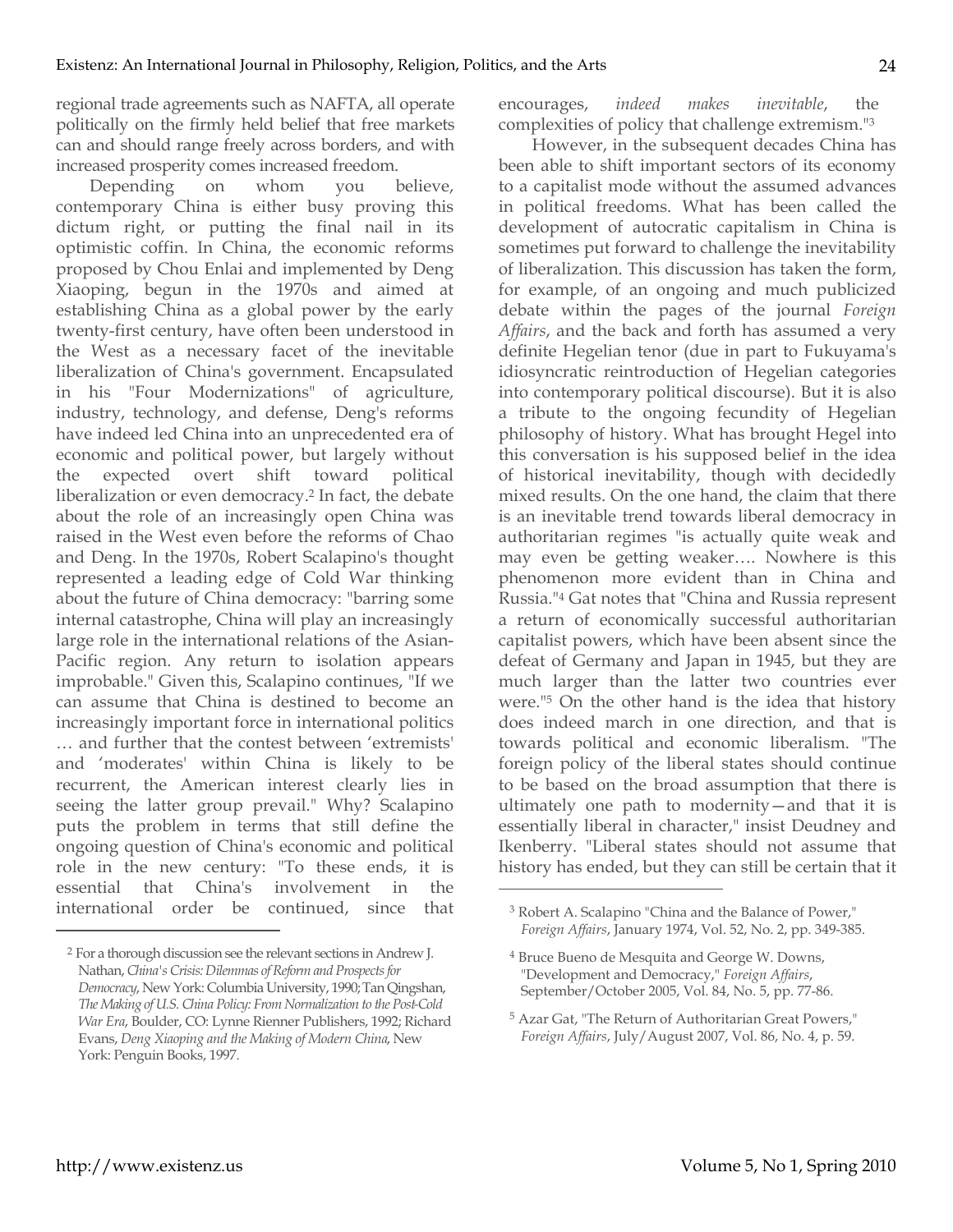is on their side."6 Finally, focusing specifically upon China, Inglehart and Welzel write that

although many observers have been alarmed by the economic resurgence of China, this growth has positive implications for the long term. Beneath China's seemingly monolithic political structure, the social infrastructure of democratization is emerging…. Although economic development requires difficult adjustments, its long term effects encourage the emergence of … more democratic societies.7

There is no clear consensus on the direction China is moving, though at least one thing is clear–the assumption that liberal democracy must surely follow market liberalization no longer has the unchallenged status it might once have had.

These debates are much more complicated than I have described in my brief outline, of course. I bring them up to illustrate the way in which considerations of the philosophy of history have made their way into contemporary discussions about China, often with an overtly Hegelian cast. Though my own reading of Hegel is decidedly against the "end of history" view, it is surely appropriate for Hegel to figure in these debates, for he offers a profoundly teleological and linear (if not inevitable) view of history. Moreover, China figures importantly in Hegel's schema for both a philosophy of history and a philosophy of religion. This is also true of Karl Jaspers, for personal as well as philosophical reasons, as we shall see. For both men, there is no foregone inevitability about history, but there are definite trajectories which follow from the weight of previous historical events and ages. Often, Hegel is willing to be far more sanguine about the future than Jaspers, but even Hegel is unwilling to declare that there is some grand inevitability about the progress of freedom beyond his own day: "I am about to be fifty years old, and I have spent thirty of these fifty years in these everunrestful times of hope and fear. I had hoped that for once we might be done with it. Now I must confess … in one's darker hours things are getting ever worse."8 For his part, Jaspers lived and wrote in a time that saw not only the rise of German fascism—which he claims was his impetus to seek out a new "spiritual abode" in "Chinese humanism"9 —but also the possibility of atomic destruction. Jaspers saw a hope for the future in the development of a world philosophy which embraced both oriental and occidental forms of thought; for Hegel, history had moved beyond Asian forms of thought and the future was to be found only in the development of spirit in the New World, or possibly in Russia.10 Chinese history is a point of serious contention between these two great philosophers: for Hegel, Chinese despotism remains a necessary yet superseded relic of humanity's past struggle to attain freedom; Jaspers on the other hand, sees Chinese humanism as a way forward for a benighted Europe, locked in the grip of National Socialism, and leading toward what Jaspers calls "the dawn of world philosophy" (*PW* 298).

### **History and the Future**

The rise and fall of empires is a perennial topic for historians of ideas. As an empire grows and establishes itself, a sense of momentum and inevitability intrudes itself upon the thoughts and feelings of the populace. Notions of destiny or divine favor begin to appear, the actions which gave rise to the destinal assertions are themselves taken over by those assertions, and the progress of empire becomes a self-fulfilling prophecy: we are chosen, because we triumph; we triumph, because we are chosen. Once this fateful back-and-forth begins, any major shift in the trajectory of empire requires explanation. When such explanations claim to get at the truths behind the events, they become meta-accounts, attempts at explaining the finite by the infinite, or the particular

 $\overline{a}$ 

<sup>6</sup> Daniel Deudney and G. John Ikenberry, "The Myth of the Autocratic Revival: Why Liberal Democracy Will Prevail," *Foreign Affairs*, January/February 2009, Vol. 88, No. 1, pp. 77-93.

<sup>7</sup> Ronald Inglehart and Christian Welzel, "How Development Leads to Democracy," *Foreign Affairs*, March/April 2009, Vol. 88, No. 2, pp. 33-48.

<sup>8</sup> G.W. F. Hegel, *Hegel: The Letters*, transl. and ed. C. Butler and C. Seiler, Bloomington, IN: Indiana University 1984, p. 451.

<sup>9</sup> Karl Jaspers, *Philosophy and the World: Selected Essays*, transl. E. B. Ashton, Washington, DC: Regnery, 1963, p. 295. [Henceforth cited as *PW*]

<sup>10</sup> G.F.W. Hegel, *The Philosophy of History*, transl. John Sibree, New York: Dover 1956, p. 86. For Hegel's comments on Russia's possible future, see *Letters*, p. 569. [Henceforth cited as *PH*]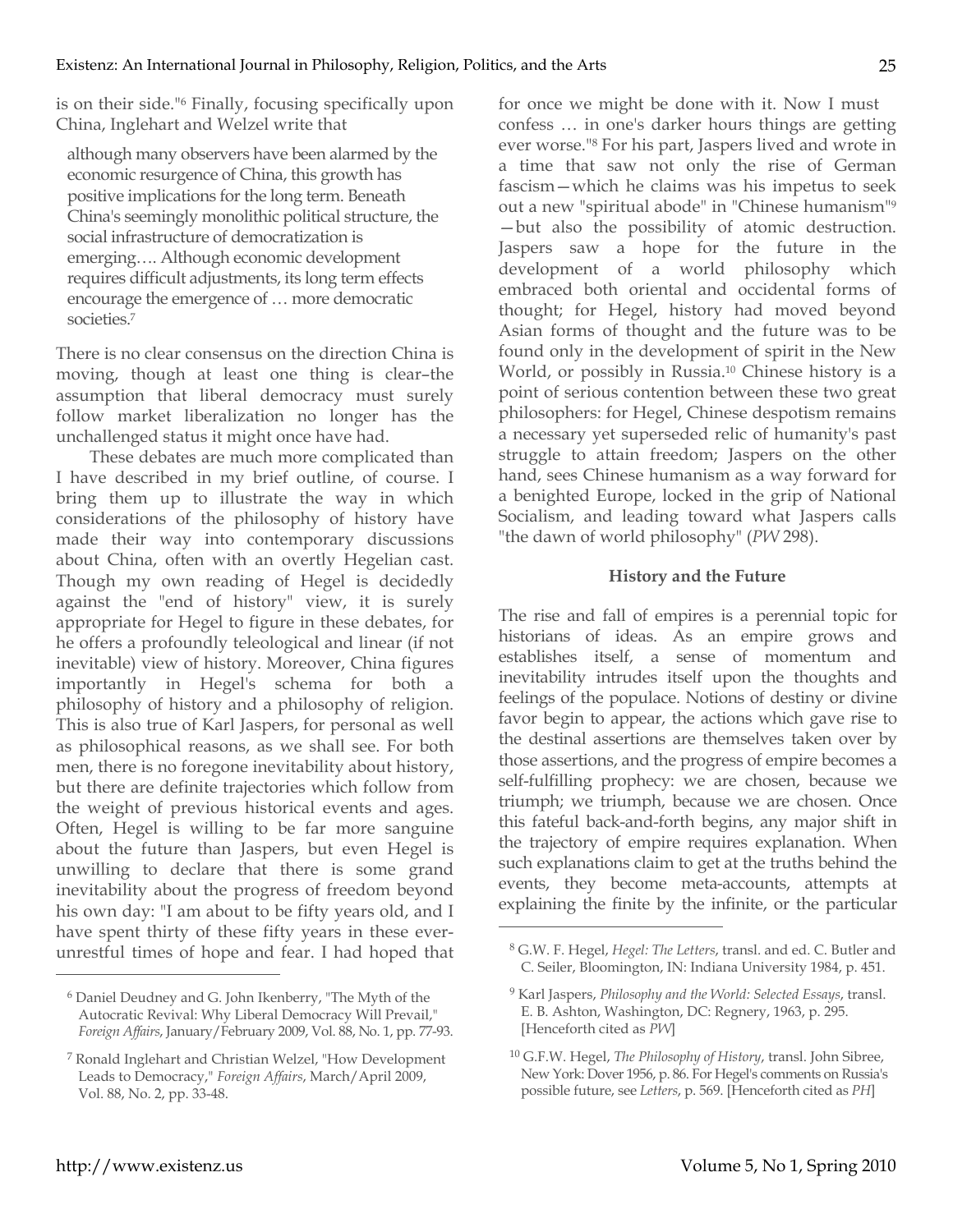by the universal. One of the first attempts at a metaaccount of human history in the West was written by St. Augustine in his seminal work *The City of God*. Augustine proposed to explain the events of secular history by way of Christian theological history. He declared two humanities, "the one consisting of those who live according to man, the other of those who live according to God. And these we also mystically call the two cities … of which one is predestined to reign eternally with God, and the other to suffer eternal punishments with the devil."11 Augustine's two-cities metaphor offered an explanation to contemporary Romans for the defeat of their city, namely, they depended upon the pagan gods for succor, but only those who live in the eternal City of God can depend upon eternal life. The City of Man is opposed to the City of God; the course of the interactions of these two cities traces the course of human history from its beginning in the mythic past, to its end in the fiery consummation of the *parousia* of Christ. The City of Man begins in fratricide (the murder of Remus by Romulus) and ends in destruction (*CG* 15:5, 19:28), whereas the City of God begins in fratricide (the murder of Abel by Cain, Gen. 4:1-16) and ends in glorification and peace (Rev. 21:1-4). By mapping theological history onto human history, Augustine is able to tell a story with immense explanatory power while at the same time bequeathing to the Christian world of the future a means by which theological time and historical time are explicated in terms of each other.

The eighteenth and nineteenth century appearance of philosophies of history is another example of the occurrence of meta-accounts triggered by the rise and fall of great empires. In the case of many Enlightenment philosophies of history (such as Voltaire's 1756 *Essai*), the empire was an intellectual one. Human reason had triumphed once and for all over religious superstition, so the tale went, and new accounts were needed to explain the new world. The various German philosophies of history, leading up to and culminating with Hegel, drew on this intellectual tradition as well, but had the added historical impetus of the revolutions of the 1770s-1790s and the dissolution of the Holy Roman Empire in the Napoleanic Wars of 1806 to

urge them onwards. Like Augustine, Hegel believed he was witnessing the dawn of a new age. In both cases, the end of an historical order which had seemed immortal and impervious to change elicited the need to explain the entirety of what had happened, and why, in historical terms. For Augustine, the explanatory framework was Christian theology, and so he produced a theology of history. For Hegel, theology had given way to speculative philosophy.12 Hegel uses religious categories to explain history, but these categories are changed by Hegelian philosophy into *loci* of absolute reason and spirit. The providence which religious piety had meekly affirmed was revealed in Hegelian thought to be the very manifestation of absolute reason itself, *die Idee*, which expresses itself as thought, as nature, and as spirit.13 As thought, the idea manifests as reason. As nature, it is expressed in the physical world. And as spirit, it attains its absolute sense in human society. In none of these forms, however, is *die Idee* able to transgress the bounds of actuality, including the nonexistent future. The trajectory of history is the proper business of the philosophy of history, but its final end is never fully realized in Hegel's thought.

However sanguine Hegel may be about the power of reason to know the inner workings of history, his eye is always looking to the past as it effects the present—the future is off limits to speculative philosophy. Hegel's role in casting his eye backwards over the sweep of history and declaring its meaning by way of his own philosophy is what Löwith means by calling Hegel a "prophet in reverse."14 Given the tenacity and prevalence of the discredited Hegelian "end of history" thesis, Löwith's characterization is an unusual one.15

 $\overline{a}$ 

<sup>11</sup> Augustine of Hippo, *City of God*, transl. Marcus Dodds, New York: The Modern Library 1993, 15:1. [Henceforth cited as *CG*]

<sup>12</sup> G. F. W. Hegel, *Lectures on the Philosophy of Religion*: *The Lectures of 1827*, One Volume Edition, ed. Peter C. Hodgson, transl. R. F. Brown, P. C. Hodgson, J. M. Stewart, H. S. Harris, Los Angeles: University of California 1988, pp. 78-79. [Henceforth cited as *LPR*]

<sup>13</sup> G.F.W. Hegel, *The Philosophy of World History: Introduction*, transl. H. B. Nisbet, Cambridge: Cambridge University 1975, p. 46.

<sup>14</sup> Karl Löwith, *Reason in History*, Chicago: University of Chicago Press 1957, p. 58. [Henceforth cited as *RH*]

<sup>15</sup> See the essays by Grier, Maurer, and Harris in *The Hegel Myths and Legends*, Jon Stewart, ed, Evanston: Northwestern University, 1996.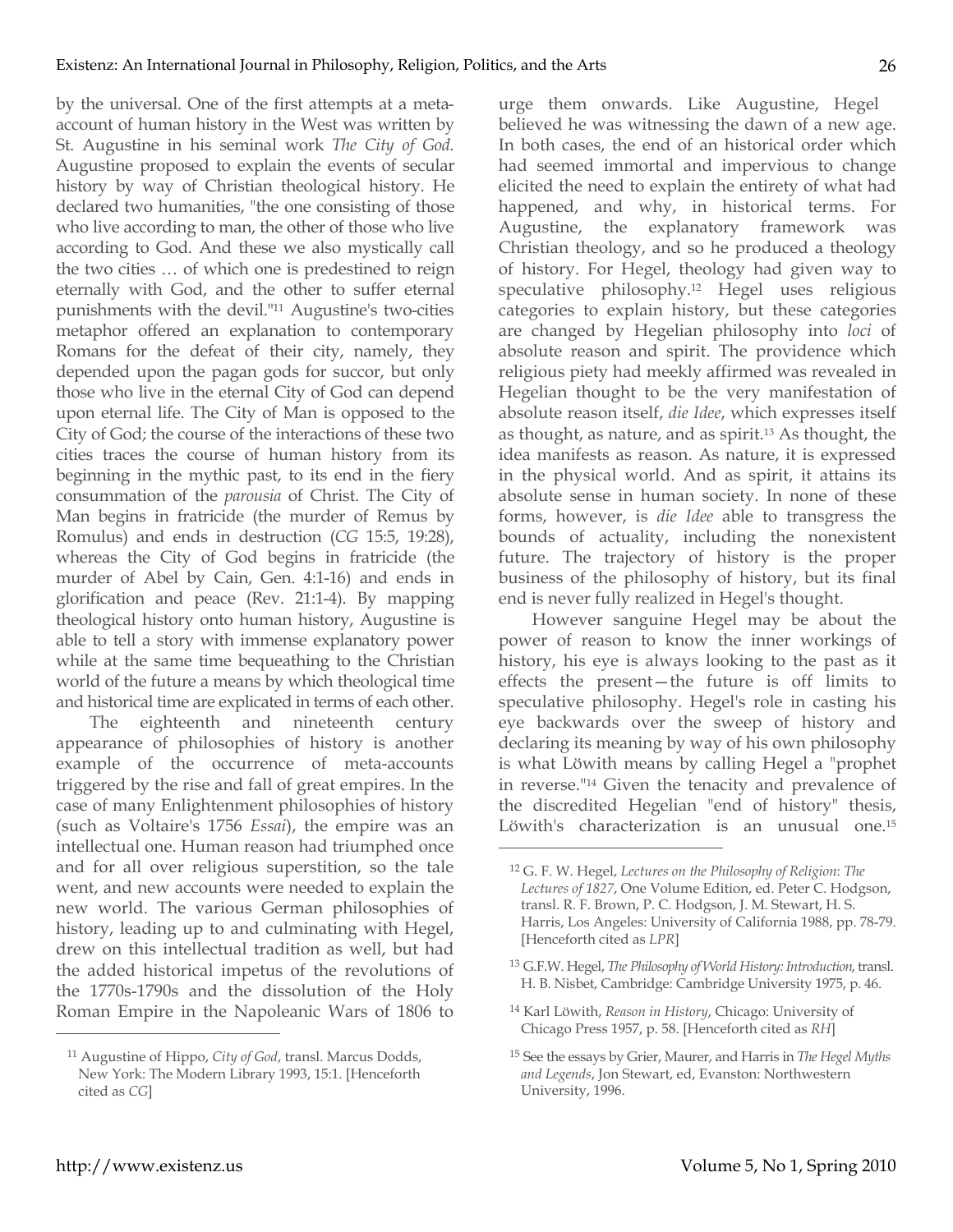Nevertheless, Löwith is correct, because even though Hegel does herald a new apotheosis of historical events, he does not attempt to map out the future course of history. Löwith says that Hegel wrote as though he were "surveying and justifying the ways of the spirit by its successive successes" (*RH* 58). But the sense of progress which Hegel had was of a particular sort. To return to an earlier comparison, what is "really real" for Augustine is the theology of history, with history being the stage upon which theological truths manifest themselves. Hegel does not have such a passive notion of actual history; what is really real for Hegel is the concrete actuality of philosophical reason in history. History is a very real place with real losses and contingencies, and although Hegel maintains that the purpose of philosophical enquiry into history is the elimination of contingency or *Zufälligkeit*,16 surely it is at least partially through contingency that human history resolves itself into whatever necessity is deemed evident. That is, reason is not realized in history in spite of the vicissitudes of human acts on the world stage, but because of such acts and through such acts.

# **Hegel on China**

The Hegelian necessity of history's march towards freedom begins with China. Using a somewhat crude but evocative geographical metaphor, Hegel says that "The history of the world moves from East to West, for Europe is the absolute end of history, and Asia is the beginning" (*PH* 103). Autonomous reason is nascent within Asian thought, but Hegel considers the entanglement of Asian philosophy with Asian religion the determinative factor in retarding the free progress of spirit in Chinese and Indian culture. "In the Eastern religions," he writes, "the first condition is that only the one substance … shall be true, and that the individual neither can have within himself, nor can he attain to any value in as far as he maintains himself as against the being in and for itself." In other words, "he can have true

value only through an identification with this substance in which he ceases to exist as subject and vanishes into unconsciousness" (*LHP* 118). Hegel seems to believe the culmination of this nihilistic unconsciousness is Buddhist *anatman* (no self) and *sunyata* (emptiness), which consists in "uniting of oneself with this nothing, divesting oneself of all consciousness" (*LPR* 256). Despite his misunderstandings of Buddhist metaphysics, Hegel does allow that this is an activity which the self must pursue, and as such Chinese Buddhism is a more advanced form of the "religion of magic" than Confucian state religion or Daoism, both of which Hegel believes require an undifferentiated submission to the powers that be, whether natural, political, or supernatural. For Hegel, this earlier stage of Chinese thought represents an "unhistorical history" where there is no progress of freedom and, as it is marked by submission and undifferentiation, is in fact the "childhood of history" (*PH* 105). Hegel makes the best of contemporary sources (primarily French histories and Jesuit memoirs),<sup>17</sup> but since he cannot work from the primary writings of the Chinese philosophical schools, his account retains the limitations of his geographic conception of the movement of spirit from East to West.

Because Hegel understands Chinese thought to conflate political history with political theology, he says that China represents "the realm of theocratic despotism" (*PH* 112). His claim stems in part from a very real aspect of ancient Chinese religion, namely the so-called celestial bureaucracy. Headed by the Jade Emperor, the spirit world was conceived of as a place populated by spirits, ancestors, demons, and a host of tutelary divinities, all of whom had a ritual place in the well-ordered Chinese pantheon. In the Shang dynasty (1600–1046 BC), oracle bone inscriptions depict a world in which the heavenly hierarchy mirrors the worldly hierarchy, and divine power underwrites secular power. "Shang religion was inextricably involved in the genesis and legitimation of the Shang state," according to Keightley:

All power emanated from the theocrat because he was the channel, "the one man," who could appeal for the ancestral blessings, or dissipate the ancestral curses, which affected the commonality…. If, as seems likely, the divinations involved some degree of magic

 $\overline{a}$ 

<sup>16</sup> G. F. W. Hegel, *Lectures on the Philosophy of World History: Introduction*, transl. H. B. Nisbet, Cambridge: Cambridge University 1975, p. 28. G. F. W. Hegel, *Lectures on the History of Philosophy*, Vol. 1, transl. E. S. Haldane and F. Simson, Lincoln: University of Nebraska/Bison 1995), pp. 36-37. [Henceforth cited as *LHP*]

<sup>17</sup> See Hodgson's editorial comments in *LPR*, pp. 43-44.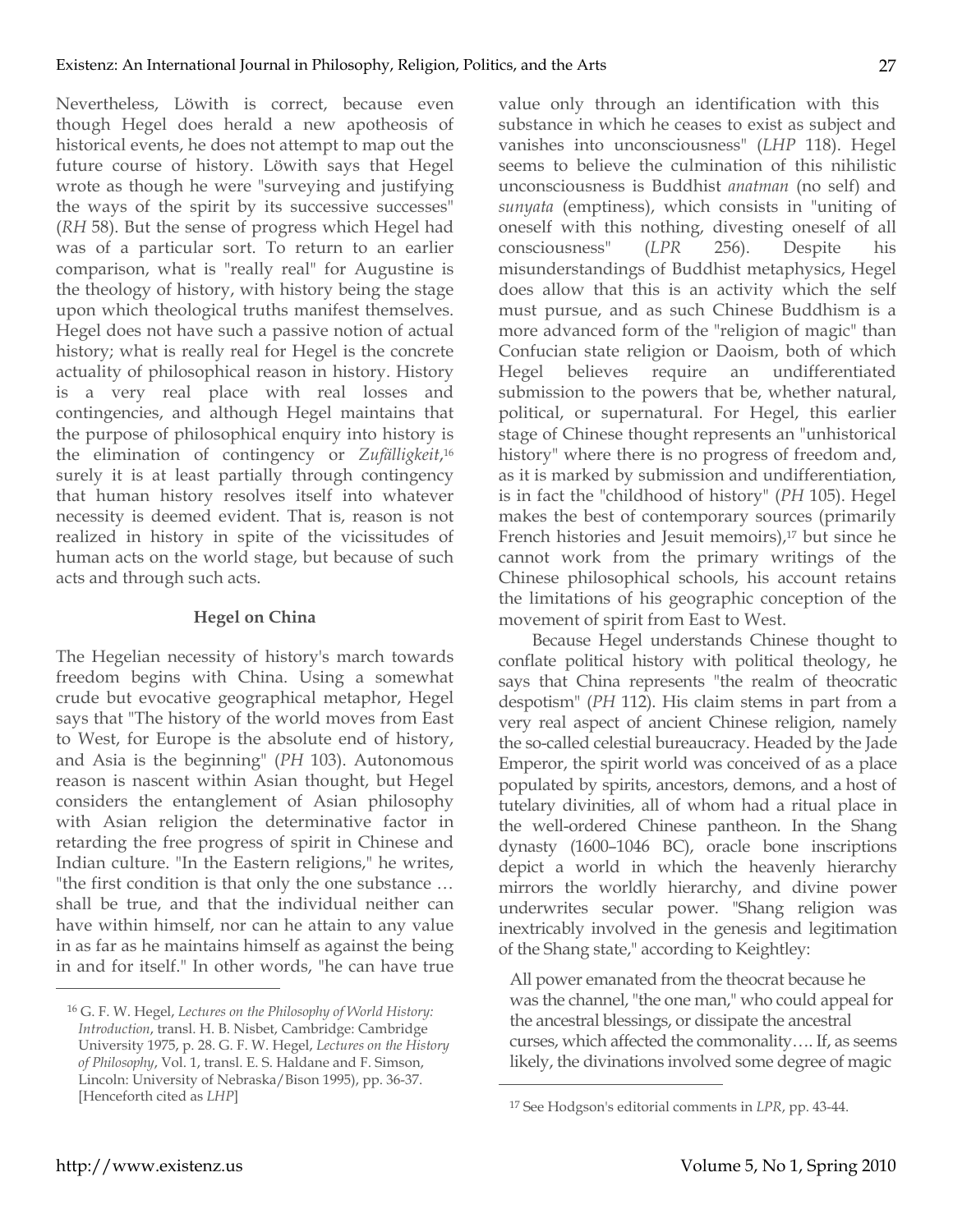making, of spell casting, the king's ability to actually create a good harvest or a victory by divining about it rendered him still more potent politically.18

The idea of divine legitimation for secular rulers is, as Keightley notes, not a uniquely Chinese idea. However, the way that such legitimation was developed in the Zhou dynasty (1045–256 BC), which saw the birth and development of Confucian thought, is peculiar to the Chinese notion of the celestial bureaucracy:

After the leaders of the Zhou lineage had overthrown the Shang dynasty … the Zhou rulers appealed to a concept called *tianming* [天命]or the Mandate of Heaven. Heaven, they said, charged certain good men with rulership over the lineages of the world, and the heirs of these men might continue to exercise their Heaven-sanctioned power for as long as they carried out their religious and administrative duties with piety, righteousness, and wisdom. But if the worth of the ruling family declined… then Heaven might discard them and elect a new family or lineage to be the destined rulers of the world.19

The Zhou taught that this was what had happened to the Shang, and Confucius, who in the time of the Eastern Zhou looked back on the earlier period of the Western Zhou as a Golden Age of virtue to be emulated, reinforced the idea of the *tianming* by speaking approvingly of it in the *Analects* (*Lunyu*, 論語). 20

Hegel is aware of the concept of *tian* (天, heaven), but understands it more as a divinity than a cosmic order as such, and links it more to Daoist than to Confucian thought (*LPR* 236). Nevertheless, the idea that all secular norms must be brought into line with the sacred *tianming* is in accord with the broad outlines of Chinese state religion in the Eastern and Western Zhou periods, and in part fuels Hegel's claim that Chinese political history is a divine despotism. In theory, the Chinese emperor ruled his earthly subjects as the Jade Emperor ruled his heavenly subjects—as above, so below. According to Hegel, the development of religious thought from crude representations of the Jade Emperor to the more sophisticated Confucian ideas about *tian* eventually culminate in the purely abstract notion of the *dao* (道, way), the subject of the classic *Daodejing* (道德經) of Laozi. Hegel makes a distinction between the personification of the *dao* as "a distinctive god, reason" and *tian* both as a personified deity and "the power of nature bound up together with moral characteristics" (*LPR* 236). Hegel considers Daoism a substantive improvement over the naked *Sittlichkeit* of Confucian state morality as he understands it, but still considers Daoism too abstract and universal to actually allow for the development of human freedom: "The determinations of the *dao* remain complete abstractions, and vitality, consciousness, what is spiritual, do not… fall within the *dao* itself" (*LPR* 248). *Dao* as an abstract universal, and *tian* as the highest sanctioning power, unite in the person of the emperor for Hegel, and as such neither the political nor the religious situation of China can foster the advance of spirit; it is the spirit of a *person* rather than a *people*. "Chinese religion cannot be what *we* call religion," writes Hegel, "For to us religion means the retirement of the spirit within itself, in contemplating its essential nature and inmost being" (*PH* 131). Chinese state religion is a natural religion of magic for Hegel, by which he means a system concerned with the external manipulation of divine and earthly power. Chinese state religion as Hegel understands it can never lead to the development of historical freedom, and thus it must be transcended by higher forms of religion which allow for an inward movement of spirit.

Hegel's final judgment upon Chinese religion and, *mutatis mutandis*, Chinese politics and history, is particularly bleak. "No inherent morality is bound up with the Chinese religion," Hegel writes, "no immanent rationality through which human beings might have internal value or dignity. Instead, everything is external, everything that is connected with them is a power for them, because in their rationality and morality they have no power within themselves" (*LPR* 249). Elsewhere, Hegel concludes that "everything which has to do with spirit … is alien" to Chinese history (*PH* 138). For him, Chinese history represents the stage of human history in which

<sup>18</sup> David N. Keightley, "The Religious Commitment: Shang Theology and the Genesis of Chinese Political Culture," *History of Religions* , February/May 1978, Vol. 17, No. 3/4, pp. 211-225, here pp. 212-13.

<sup>19</sup> Burton Watson, David S. Nivison, and Irene Bloom, "Classical Sources of Chinese Tradition," in *Sources of Chinese Tradition*, Vol. 1, eds. William Theodore De Bary and Irene Bloom, New York: Columbia University 2000, p. 27.

<sup>20</sup> Confucius, *The Analects*, transl. Raymond Dawson, Oxford: Oxford University 1993, 2:4; 16:8; 20:3.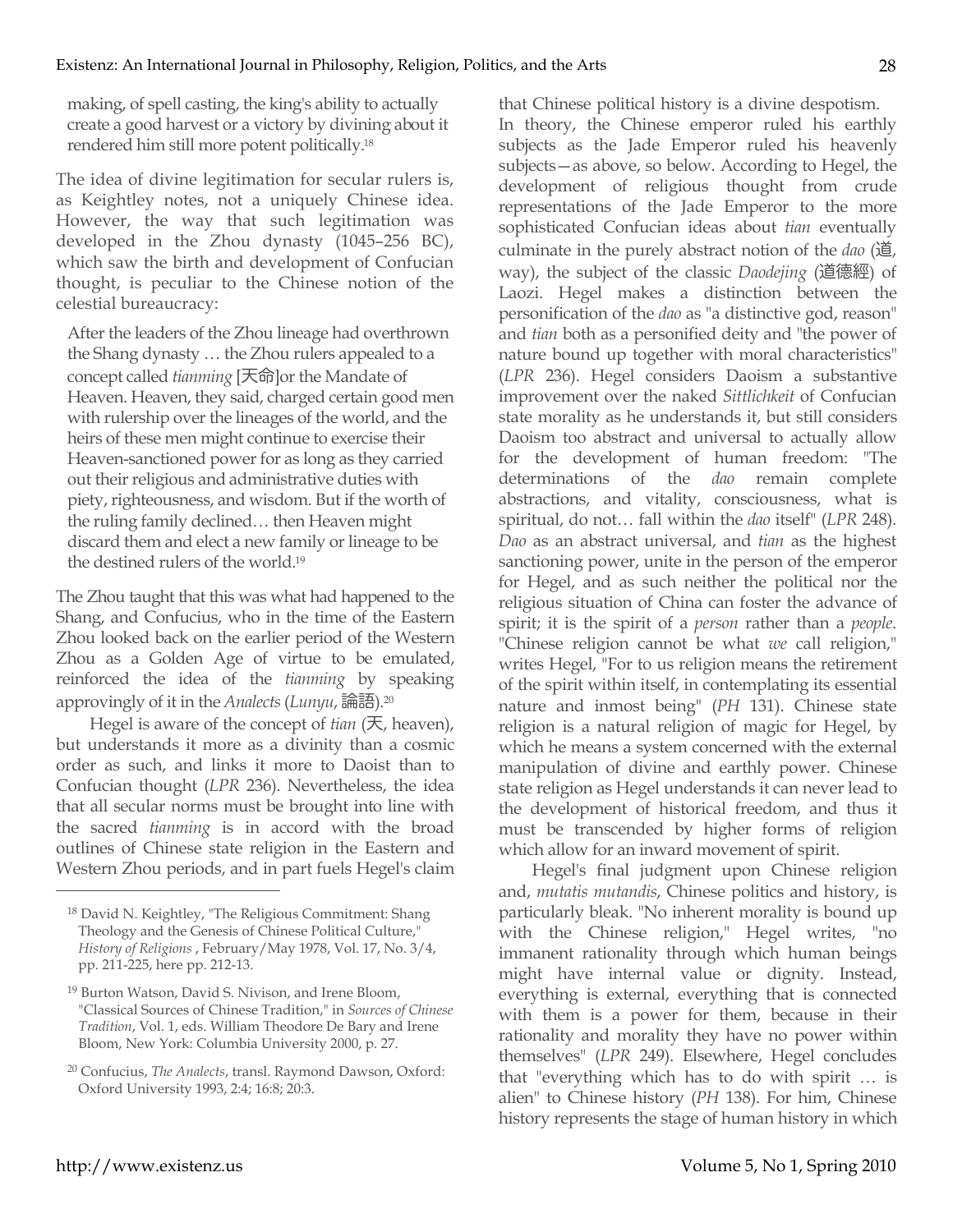all authority is vested in a single temporal manifestation of divine power, namely, the state as a mirror and representative of the heavenly hierarchy. China is thus for Hegel a necessary but surpassed relic of human history, unable to raise humankind beyond a naked worship of external power and socially sanctioned rituals and norms.

Hegel represents probably the most important statement of progressive historicism in the modern period. His teleological schema allows for the emergence of new nations from older cultures, nations which allow their people to achieve a certain level of freedom, but which then founder on some internal flaw, which requires a new culture to rise and give birth to the next phase of spirit's progress. In this way, culture gives way to the nation-state; it is the nation which bears the weight of a people's spirit, a selfconscious society of laws and norms which fully exemplifies the ideal "We that is an I, I that is a We" structure of human life.21 A serious problem with this sort of philosophy of history, however is that it prefers tidiness to messiness, order to chaos, and plot rather than exposition. That is, it would rather tell the story than dwell on the characters. The characters of history, however, have their own, irreducible character, which is not amenable to linear characterization. What gets left out of teleological accounts is usually more important than what gets included. In fact, sometimes history itself can be a problem for the rich, thick description required to truly account for the spirit of a people, because history is chronology (the *logos* of *chronos*), and chronology is linear. As Duara writes, "the subject of History is a metaphysical unity devised to address the aporias in the experience of linear time: the disjuncture between past and present as well as the non-meeting between time as flux and time as eternal."22

## **Jaspers on China**

Jaspers' philosophy of history is devised, in part, to overcome the limits of a linear account of human experience by allowing these aporias to remain within their particular civilizational contexts. He is explicitly critical of Hegelian linearity.23 At the same time, Jaspers does indeed thematize the idea of progress and development. In comparison to Hegel, what Jaspers presents is a contrast between teleological development and contemporaneous development, summed up in Jaspers' *Achsenzeit* thesis. Instead of the single, straightline development from one culture to another, what Jaspers posits is a single Axial Age, situated for him roughly from 800 to 200 BC with the contemporaneous rise of the great civilizations in Asia, the Levant and Fertile Crescent, and Europe. In this schema, China is not a stage along the way towards European freedom and enlightenment. Rather, it is one of several independent *loci* of historical development with its own character, its own spirit, its own goals and ends and methods of development. Jaspers' axial thesis is an attempt to take seriously the concrete historical particularity of human experience. The axial age is "a new departure within mankind … and not a development shared by the whole of humanity. The axial period does not represent a universal stage in human evolution, but a singular ramified historical process" (*OGH* 17). That is, Jaspers tries to take actual history seriously, including the aporias of contingency which Hegel set out to overcome. "I want rather to prevent the comfortable and empty conception of history as a comprehensible and necessary movement of humanity," Jaspers writes (*OGH* 18). At the same time, Jaspers and Hegel share the belief that the future development of human experience must remain open and is not amenable to philosophical reason: "I should like to hold the question [of the future] open and leave room for possible new starting-points in the search for knowledge, which we cannot imagine in advance at all" (*OGH* 18). Hegel makes almost identical statements in his own philosophical history, for example his refusal to speculate on the course of spirit in the New World. Yet Jaspers is interested in the future, though he does not make predictions. Part of his concern for the future stems from the horrors of the present which he saw around him—the rise of National Socialism in the 1930s, the use of nuclear weapons in the 1940s, and the Cold War proliferation of those weapons in the 1950s-1960s. The future was of concern for Jaspers because, unlike Hegel, Jaspers had a real fear that there might be

 $\overline{a}$ 

<sup>21</sup> G. F. W. Hegel, *Phenomenology of Spirit*, transl. A. V. Miller, Oxford: Oxford University 1977, p. 110.

<sup>22</sup> Prasenjit Duara, *Rescuing History From the Nation: Questioning Narratives of Modern China*, Chicago: University of Chicago 1995, p. 29.

<sup>23</sup> For example, see Karl Jaspers, *The Origin and Goal of History*, transl. Michael Bullock, London: Routledge & Kegan 1953), p. 10. [Henceforth cited as *OGH*]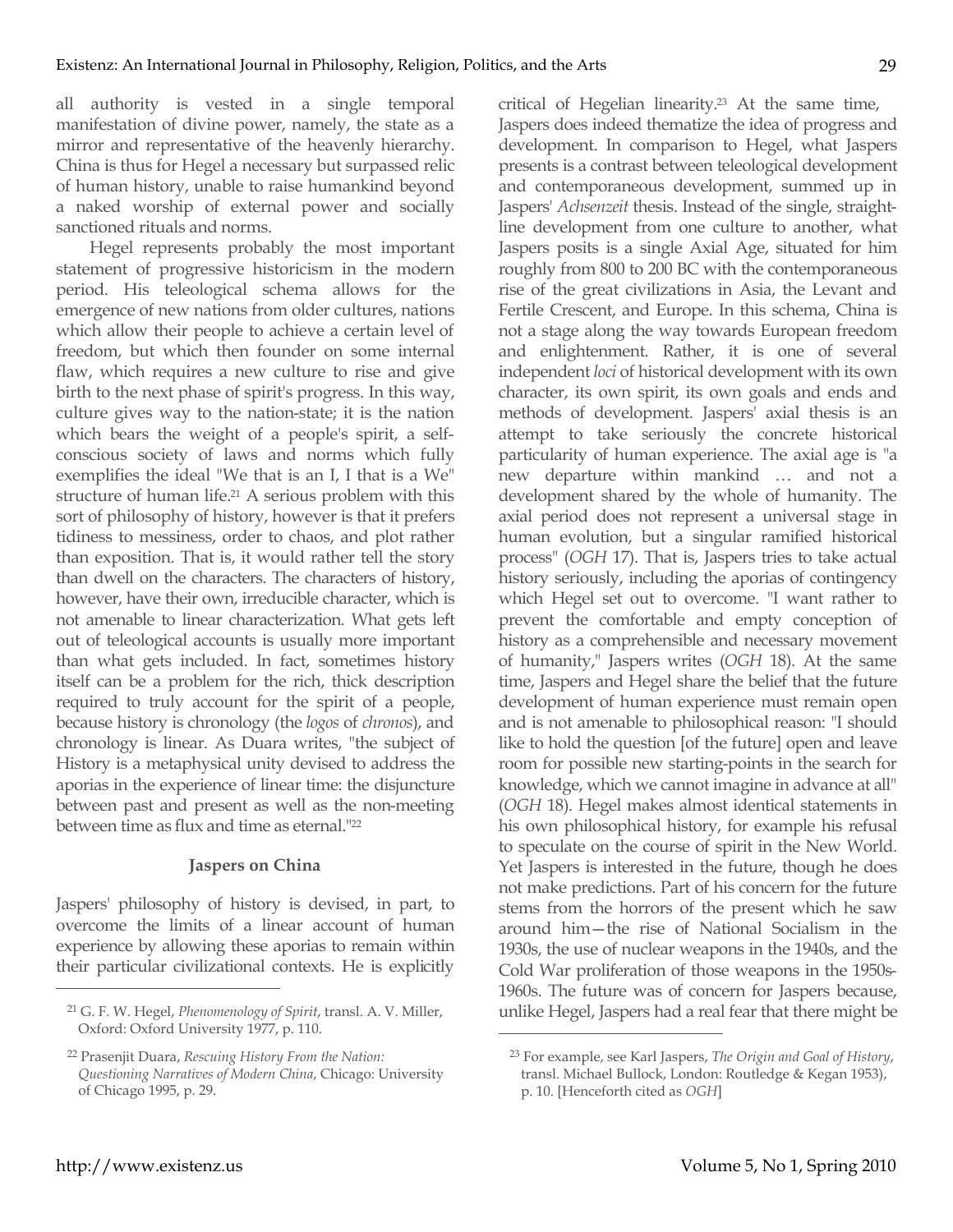no future. This concern for the present and future course of human civilization is the context for his turn towards Chinese humanism (*PW* 295).

The *Achsenzeit* attempts to preserve the diversity of human historicity by breaking up the linear philosophies of history that precede it. Jaspers does have a concern for unity, but it is "the unity of the history of mankind, to which everything that has value and meaning seems to be related. But how are we to think of this unity of the history of mankind" (*OGH* 247)? The Jaspersian notion of human unity is centered on the idea of *communication*. "There is no one total truth, but truth meets in many historic forms. No community of all men can be achieved, therefore, by the universal profession of any sole and exclusive truth; it can be achieved only by the common medium of communication" (*PW* 282). Communication between and among human societies on their own terms and in their own ways is the basis for his concern for an emerging world philosophy, which might replace the parochial divisions between national systems of thought. Such a concern is at the heart of what Joanne Cho calls Jaspers' "postmodern and cosmopolitan standpoint." According to Cho, Jaspers combines a critique of Christian eurocentrism, an existential concern with the individual, and the idea of civilizational grafting to produce a philosophical faith in the possibilities of human progress. The *Achsenzeit* thesis is thus the framework for an emergent philosophical faith:

The axial age establishes continuity between civilizations, but it is not a sufficient category to fight against relativism. The most striking insight of the axial age is its clearly cosmopolitan intent…. It challenges Hegel's Eurocentric periodization of world history, which divided Christian and non-Christian religions. It seeks a new axis in profane history to give all cultures a common historical frame of reference.<sup>24</sup>

All this lies in the hopeful possibilities of the future, however. Jaspers' immediate concern is with the past and its baleful effect upon the present, specifically the impossibility of human flourishing under National Socialism. Jaspers writes that he turned to Confucian thought at the very moment that the Third Reich was swallowing the culture of Europe alive, "sensing there a common source of humanity against the barbarism of my own environment" (*PW* 295). Rather than seeing historical Chinese as a theocratic despotism, the axial thesis allows Jaspers to embrace Confucian humanism as a source of existential meaning and relational communication. Jaspers is no dilettante, dipping briefly into the "exotic East" to escape the familiar horrors of the West. Jaspers sees real problems for the course of Western humanity, and finds real answers to these problems in his study of Chinese Confucianism. From what does Jaspers turn? What are the specific problems that move him to embrace Chinese humanism in the 1930s? After the end of World War II and at the beginning of the Cold War, Jaspers sums up the issue thus: "The de facto conditions now determining humanity are three in number: technology, politics, and the disintegration of the connecting Western spirit."25 These three provide the framework for Jaspers' critique of contemporary culture and make up "the barbarism of his own environment" both under National Socialism and then in the larger world of nuclear proliferation.

Jaspers writes, "The inescapable, identical repetition of work to the point of making man a cog in the machine … is one of the fundamental traits of our time" (*EH* 74). His discussion of modern technology as a dehumanizing and potentially fatal construct, which absorbs humanity into an undifferentiated mass, is similar to Heidegger's lectures on the same subject, given roughly at the same time. "The age of technology makes questionable what we live by," Jaspers says, "it uproots us, and it does so all around the globe."26 The advance of technology is a given neither Jaspers nor Heidegger truly represents the Luddite opposition to human technology as such. Rather, both men share a fear of humanity's relationship with technology, and the way in which, as Heidegger puts it, "the essence of modern technology lies in en-framing."27 En-framing (*Ge-stell*)

 $\overline{a}$ 

<sup>24</sup> Joanne Cho, "A Cosmopolitan Faith in Karl Jaspers: Decoupling Commitment and Narrowness," *Journal of Ecumenical Studies*, 2000, Vol. 37, No. 1, p. 46.

<sup>25</sup> Karl Jaspers, *Existentialism and Humanism: Three Essays*, ed. Hanns E. Fischer, transl. E. B. Ashton, New York: R. F. Moore Co. 1952, p. 74. [Henceforth cited as *EH*]

<sup>26</sup> Karl Jaspers, *The Future of Mankind*, transl. E. B. Ashton, Chicago: University of Chicago 1961, p. 73. [Henceforth cited as *FM*]

<sup>27</sup> Martin Heidegger, *The Question Concerning Technology and Other Essays*, transl. William Lovitt, New York: Harper 1977, p. 25.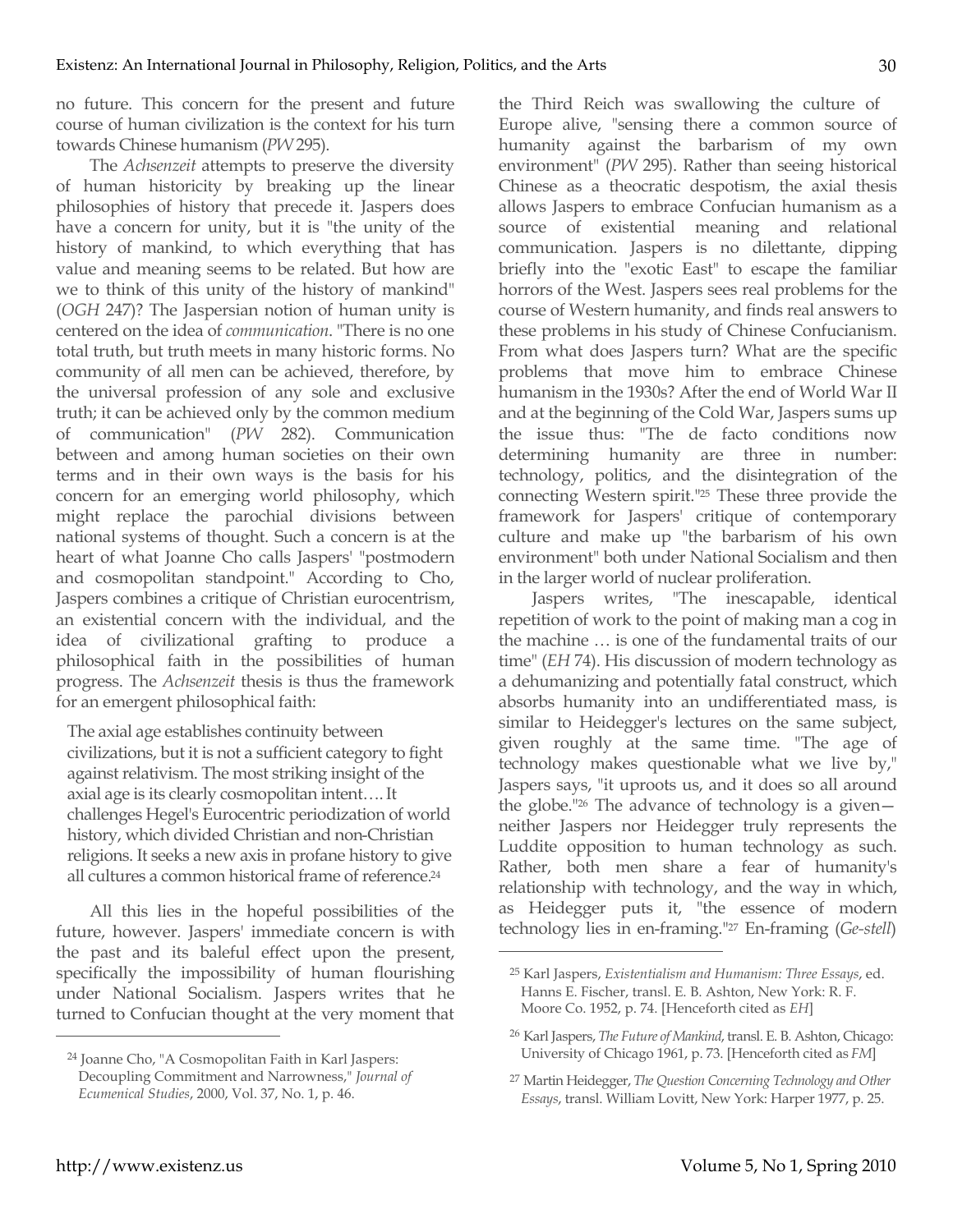is a Heideggerianism which speaks to the way in which technology, as a process which has been at the heart of human interaction with the world from the very beginning, contextualizes human being-in-the-world and as such comes to define humanity and human possibility (*das Gestell* simply means "frame," "shelf," or "support"). Technology is thus potentially dehumanizing and must be understood as such. Jaspers understands the problem in much the same way, though with a difference of emphasis: "Jaspers's concern was ultimately not with the objects of thinking … but with … how thinking illuminates the world and human situatedness in the world for the thinking person."28 Technology, ill-used and ill-conceived, stands as a threat to human moral situatedness. Jaspers says that to remedy this one must "bring the essentiality of the individual back to the fore and to comply with it—to let man be himself again instead of merely running on functional tracks" (*EH* 76).

In the political realm, one cannot go back to some idealized pre-technological era. Jaspers will have none of the *völkisch* leanings of agrarian romanticism, nor will he countenance isolated withdrawal: "Indifference to politics is no longer possible. Everybody with a real part in life must take sides in the struggle for the coming political reality" (*EH* 77). Jaspers' sights are on the hope of a future humanism:

The great choice seems to lie between conditions of tyranny and the freedom to take chances …between surrender to despotism and the security of a state of law. But there is no ultimate world order in sight, for there can be none. We must find the way for freedom and order to form ever new combinations, to check despotism and anarchy in new situations. [EH 79]

Communication will be the key to securing such a future free from tyranny. Arendt brilliantly elucidates what is at stake in Jaspers idea of political communication by pointing out the deep-seated reciprocity at work in Jaspers' understanding of communication as an avenue to truth:

"limitless communication," which at the same time signifies the faith in the comprehensibility of all truths and the good will to reveal and to listen as the primary condition for all human being-together, is one, if not the central idea of Jaspers' philosophy. The point is

that here for the first time communication is not conceived as "expressing" thoughts and therefore being secondary to thought itself. Truth itself is communicative, it disappears and cannot be conceived outside communication; within the "existential" realm, truth and communication are the same.29

Finally, Jaspers asks, "Can man break with his history? … No. Man must know what he was, to realize what he can be. His historic past is an inevitable, basic factor of his future" (*EH* 81). Jaspers observes that the greatest factor in Western history for unified cultural norms has been Roman Catholicism, but acknowledges that the Church no longer has the ability it once had, though it "remains, a re-emerging rock, when the tides of creative life recede." Still, the Church "no longer wields an authority over the masses that would leave it with decisive power in a crisis" (*EH* 82). In fact, there is no single source for a "connecting Western spirit," which is Jaspers' invitation to investigate the conditions for a true *Weltphilosophie*. "Civilizations have perished before," Jaspers reminds us. "What is new today is that all of mankind is threatened, that the menace is both more acute and more conscious, and that it does not only affect our lives and property but our very humanity" (EH 83). His concern is not simply the nuclear threat; he has in mind a larger critique of technological manipulation and political homelessness that is similar in many respects to Heidegger's work. But the titles of works such as Jaspers' *Die Atombombe und die Zukunft des Menschen* (1958) make fairly plain the immediate face of the problem. In the defense environment of the early twenty-first century, the concern has (mostly) shifted from all-out nuclear devastation to pin-point acts of terrorism, but the feeling of dread is much the same. In fact, to the extent that nuclear weapons are still a serious threat, and the modern form of stateless terrorism represents something of a new version of an old problem, the dread may well be compounded. "Who would dare express optimism in view of the facts of our time?" Jaspers writes in 1952. "It is all so horribly right, what is being said about the calamitous present and possibly looming future" (*EH* 84). We inhabit that future. The great fear that fueled that generation has  $\overline{a}$ 

31

<sup>28</sup> Elisabeth Young-Bruehl, *Freedom and Karl Jaspers's Philosophy*, New Haven: Yale 1981, p. 163.

<sup>29</sup> Hannah Arendt, "Karl Jaspers: Citizen of the World," in *The Philosophy of Karl Jaspers*, ed. Paul Arthur Schilpp, New York: Tudor Publishing Company 1957, p. 542.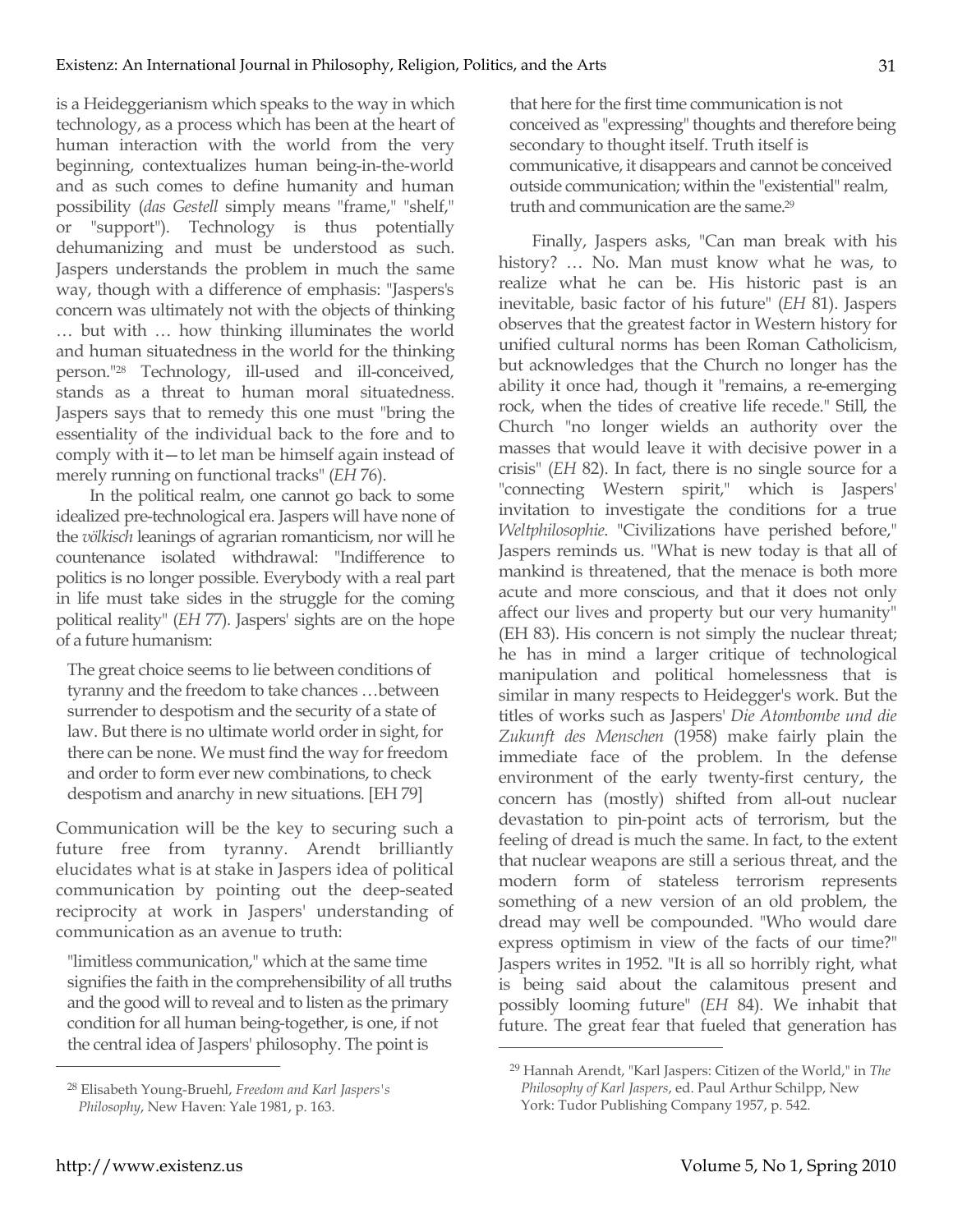perhaps passed, but a new one has risen to replace, or supplement, it. Was Jaspers prescient about the prospects of human life in the future?

That is an unfair question for two reasons. Like Hegel, Jaspers refuses to step into the role of prophet. If it turns out that things are as bad, or worse, than Jaspers feared they might be, that is only one possibility among many foreseen by Jaspers, and even then, he could not have known the form his bleak future would take—not in 1952, at the birth of a Cold War fought in a series of coming proxy hot wars between two worldstriding empires. A more important reason that that is the wrong question to ask of Jaspers is that it does not take into account what he hoped for the future. A man can hope without being a prophet. "Prescience of perdition is never sure. To take heart in view of frightful probabilities, so as to dare the improbable that is now fundamental to creative humanity," Jaspers tells us (*EH* 84). Jaspers' hope for the future, as mentioned before, was that "we are moving from the dusk of European philosophy towards the dawn of world philosophy" (*PW* 298). And that hope, for Jaspers, was located specifically in his understanding of Chinese humanism from the 1930s onwards.

Therefore the question, "To what does Jaspers turn?" leads back to his assessment of Chinese philosophy and history and Confucian Chinese humanism. Jaspers does not turn to the China of the 1950s consolidation of socialist power, nor to the China of the Cultural Revolution. This China had itself turned away from the China to which Jaspers turned, namely, the China of the classical period of philosophy inhabited by Confucius and his followers. Schwarcz and Mitter lay out the causes and effects of the New Culture Movement and the May Fourth Movement in China to rethink the patriarchal and hide-bound aspects of Confucianism, but which led to the jettisoning of nearly all things Confucian as counterrevolutionary and backwards-looking.30 Jaspers' Confucius, however, is the philosopher of *ren*  $(\Box)$ , human-heartedness), a word which will not translate felicitously but which consists of the character for "person"  $(\lambda)$  and the number "two"  $(\square)$ , perfectly describing the notion of infinite communication which Jaspers championed in his philosophy. Jaspers is well aware that there is not one "Confucianism," and so focuses on the Confucius of the *Analects*.

Opposing the Hegelian misconception of Confucian thought as an undifferentiated submission to the state, Jaspers embraces a Confucianism of communicative discourse based on humaneness, dignity, and virtue. Jaspers writes, glossing the more modern *pinyin* reading as *ren* as *jen* using Wade-Giles morphology, "the nature of man is called *jen*. *Jen* is humanity and morality in one…. To be human means to be in communication. The question of the nature of man is answered, first in the elucidation of what he is and should be; second in an account of the diversity of existence."31 Properly understood, r*en* or *jen* will be naturally amenable to an existentialist such as Jaspers because *ren* preserves both the individuality of human *Dasein* while at the same time exemplifying the insight that existence is always *Mitdasein*, "being-with." *Ren*  preserves the unity of humanity while respecting the fact of human diversity. "The nature of man is manifested in the diversity of human existence. Men resemble one another in essence—in *jen*. But they differ 'in habits,' individual character, age, stage of development, and knowledge" (GP 60). Thus *ren* is a Confucian adumbration of the world philosophy Jaspers seeks via his *Achsenzeit* thesis—human historical diversity working in its own way towards a greater communicative unity.

### **Conclusion**

It is not difficult to understand what attracted Jaspers to the Confucian humanism of *ren* during the dark years of the Third Reich. Yet given the actual history of China during the twentieth century, it is fair to ask just how realistic Jaspers' assessment of China itself, and not simply Confucian humanism, actually was. On the one hand, Jaspers was under no illusions about the actual course of Chinese history. He deplored Chinese Marxism as a totalitarian nightmare which gutted Chinese culture of many of its historic values. As a nation within the sphere of Soviet influence, Jaspers also feared the nuclear threat that China might embody in the Asia-Pacific region. But he was hopeful:

 $\overline{a}$ 

<sup>30</sup> Vera Schwarcz, *The Chinese Enlightenment: Intellectuals and the Legacy of the May Fourth Movement of 1919*, Berkeley: University of California, 1986. Rana Mitter, *A Bitter Revolution: China's Struggle with the Modern World*, Oxford: Oxford University, 2004.

<sup>31</sup> Karl Jaspers, *The Great Philosophers*, Vol. 1, ed. Hannah Arendt, transl. Ralph Manheim, New York: Harcourt, Brace & World 1962, p. 59. [Henceforth cited as *GP*]